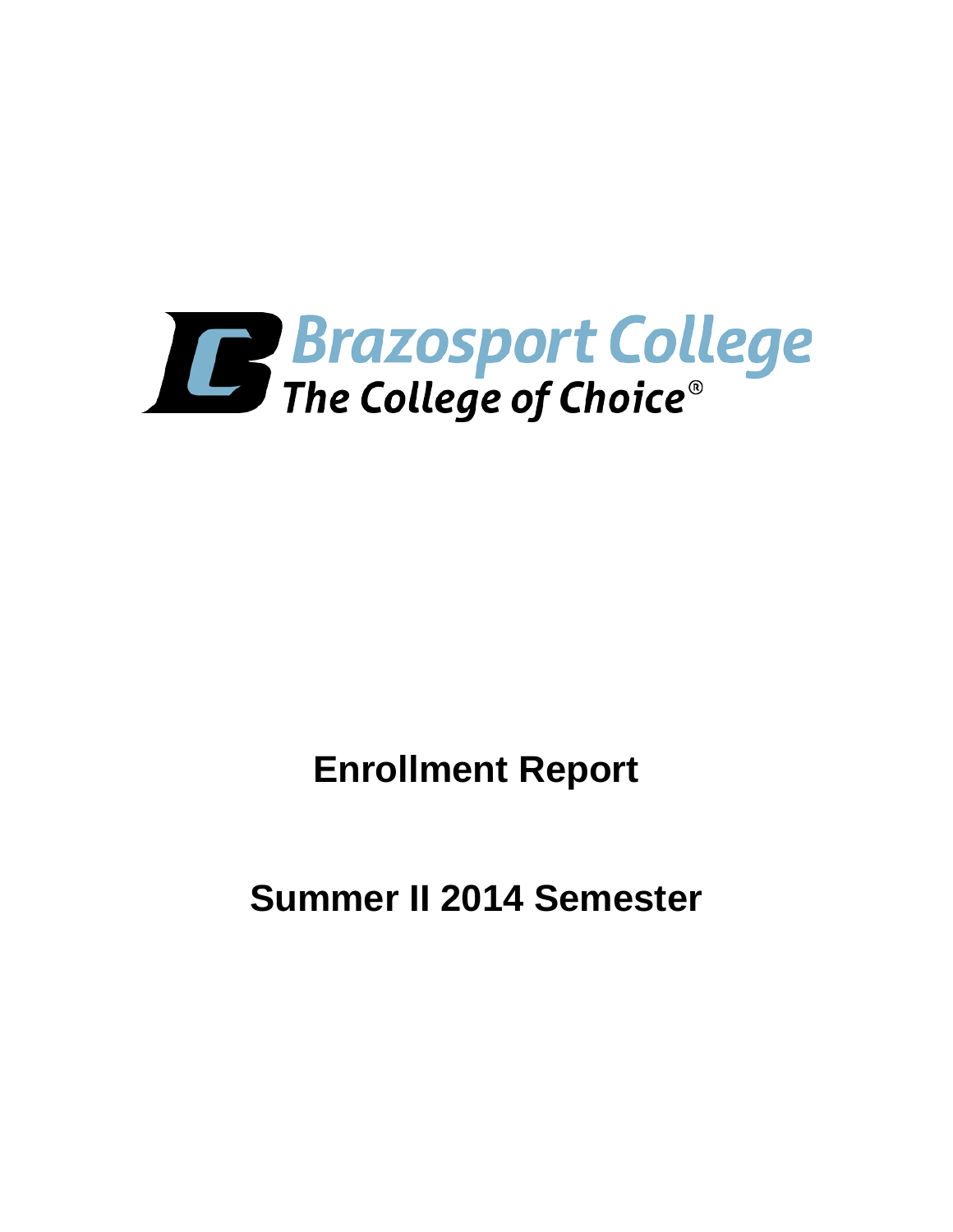## **Enrollment Report – Summer II 2014 Table of Contents**

| Table 15A Enrollment by Department/Technical Program Page 7 |  |
|-------------------------------------------------------------|--|
| Table 15B Enrollment by Department/Academic ProgramPage 7   |  |
|                                                             |  |
|                                                             |  |
|                                                             |  |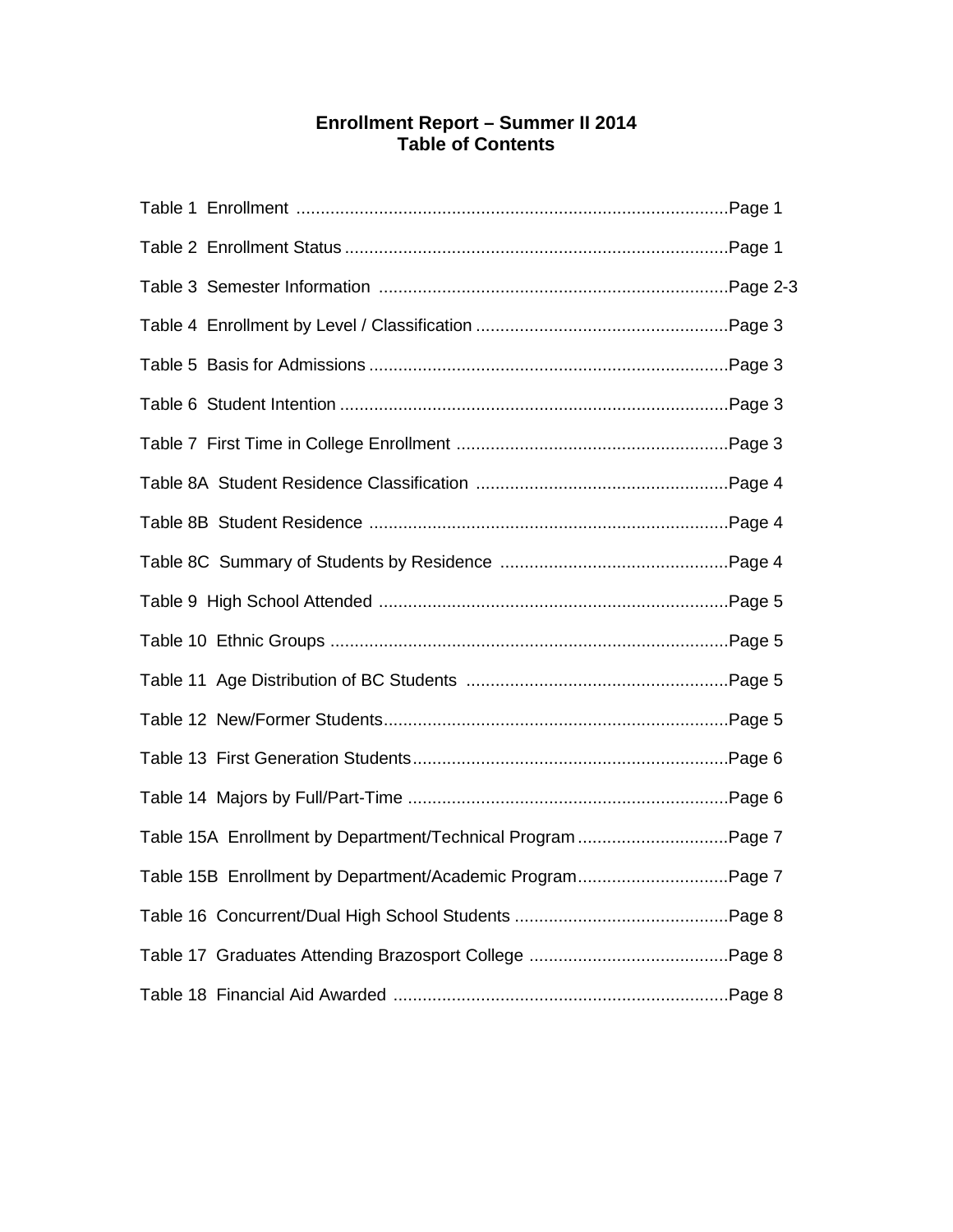## **Enrollment Report Summer II 2014**

#### **Table 1 Enrollment**

#### **Credit Program**

| Campus – Regular Students      | 842             |
|--------------------------------|-----------------|
| Flexible Entry (34 Duplicated) | vu              |
| Total Enrolled (Unduplicated)  | 86 <sup>1</sup> |

#### **Non-Credit Program**

Total Enrolled (From 7/08/14 –8/24/14) 392

#### **Total Headcount**

| Credit Program     | 842 |
|--------------------|-----|
| Non-credit Program | 392 |
| <b>Grand Total</b> |     |

#### **Full-time Student Equivalent**

| Full-time student equivalent (FTSE)               | 653 |
|---------------------------------------------------|-----|
| Found by dividing total credit hours (3,265) by 5 |     |

#### **Table 2**

#### **Enrollment Status Part-Time / Full-Time**

|               | <b>Full-Time</b> | Part-Time* | Total | %      |  |
|---------------|------------------|------------|-------|--------|--|
| Male          | 65               | 330        | 395   | 46.9%  |  |
| Female        | 85               | 362        | 447   | 53.1%  |  |
| Total         | 150              | 692        | 842   | 100.0% |  |
| $\frac{0}{0}$ |                  |            | 100.0 | 100.0% |  |

\*Part-Time – Less than 5 semester hours in summer semester.

## **Enrollment Status Day Student / Night Student**

|                          | No. | %      |
|--------------------------|-----|--------|
| Day                      | 530 | 62.9%  |
| Night                    | 145 | 17.2%  |
| Both Day / Night         | c.  | 2.5%   |
| <b>Distance Learning</b> | 146 | 17.3%  |
| Total                    | 842 | 100.0% |

Note: Since distance learning classes are not classified as "Day" or "Night" classes, students enrolled in distance learning classes as well as traditional "day" or "night" classes are classified as day, night or both day/night students by their "majority" enrollment in these classes. Therefore, it is possible that distance learning students are included in the Day, Night and Both Day/Night totals if they are taking these traditional classes along with a distance learning class. However, students taking only distance learning classes will be classified as only distance learning students.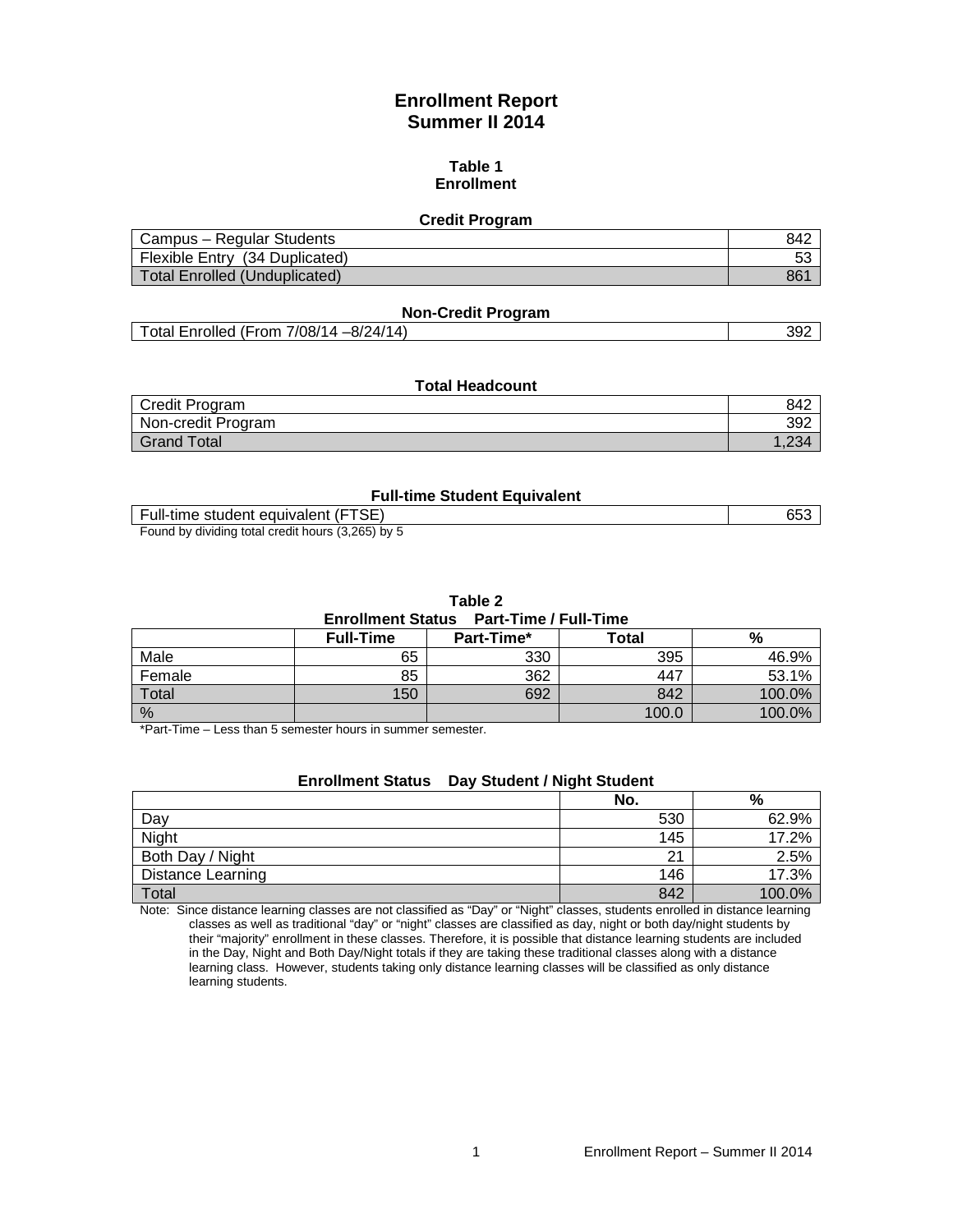## **Table 3 Semester Information**

| <b>Headcount</b>                                                              |          |    |     |  |  |
|-------------------------------------------------------------------------------|----------|----|-----|--|--|
| <b>Flexible Entry</b><br><b>Duplicated</b><br>Regular<br><b>State Reports</b> |          |    |     |  |  |
| 842                                                                           | rη<br>ეკ | 34 | 895 |  |  |

| <b>Semester Credit Hours</b> |                                        |          |            |               |  |
|------------------------------|----------------------------------------|----------|------------|---------------|--|
|                              | <b>Vocational-</b><br><b>Technical</b> | Academic | <b>BAT</b> | <b>Totals</b> |  |
| Regular                      | 271                                    | 2,787    |            | 3,058         |  |
| <b>Flexible Entry</b>        | 207                                    |          |            | 207           |  |
| Total                        | 478                                    | 2,787    | 0          | 3,265         |  |
|                              |                                        |          |            |               |  |
| In-District                  | 478                                    | 2,229    |            | 2,707         |  |
| Out-of-District              |                                        | 558      |            | 558           |  |
| <b>Totals</b>                | 478                                    | 2,787    | 0          | 3,265         |  |

Note: In / Out-of-District status is determined by where a course is taught.

#### **Semester Contact Hours**

|                       | <b>Vocational-</b><br><b>Technical</b> | Academic | <b>BAT</b> | <b>Totals</b> |
|-----------------------|----------------------------------------|----------|------------|---------------|
| Regular               | 5.568                                  | 47.568   |            | 53.136        |
| <b>Flexible Entry</b> | 4.928                                  |          |            | 4.928         |
| Total                 | 10,496                                 | 47,568   |            | 58,064        |

| In-District     | 10,496<br>1 ∩ | 38,592 | 49,088 |
|-----------------|---------------|--------|--------|
| Out-of-District |               | 8,976  | 8.976  |
| <b>Totals</b>   | 10,496        | 47,568 | 58.064 |

Note: In / Out-of-District status is determined by where a course is taught.

# **Semester Credit Hours**

| <b>By Student Tuition Residency Code</b> |                                 |                          |               |  |
|------------------------------------------|---------------------------------|--------------------------|---------------|--|
|                                          | <b>Vocational-</b><br>Technical | Academic -<br><b>BAT</b> | <b>Totals</b> |  |
| In-District                              | 247                             | 1,846                    | 2,093         |  |
| Out-of-District                          | 231                             | 941                      | 1.172         |  |
| <b>Totals</b>                            | 478                             | 2,787                    | 3,265         |  |

Note: BAT hours are included in Academic credit hours.

#### **Semester Contact Hours By Student Tuition Residency Code**

|                 | <b>Vocational-</b><br><b>Technical</b> | Academic -<br><b>BAT</b> | <b>Totals</b> |
|-----------------|----------------------------------------|--------------------------|---------------|
| In-District     | 6.321                                  | 32,592                   | 38.913        |
| Out-of-District | 4.175                                  | 14.976                   | 19.151        |
| <b>Totals</b>   | 10.496                                 | 47,568                   | 58,064        |

Note: BAT hours are included in Academic contact hours.

#### **Distance Learning Semester Contact Hours**

| _________________ |            |  |
|-------------------|------------|--|
| Internet          | 7700<br>∠∪ |  |
| <b>VCT</b>        | 1,200<br>4 |  |
| <b>Total</b>      | 8,928      |  |

Note: These contact hour totals do not include hybrid / blended course hours.

The distance learning contact hours are included in semester contact hours.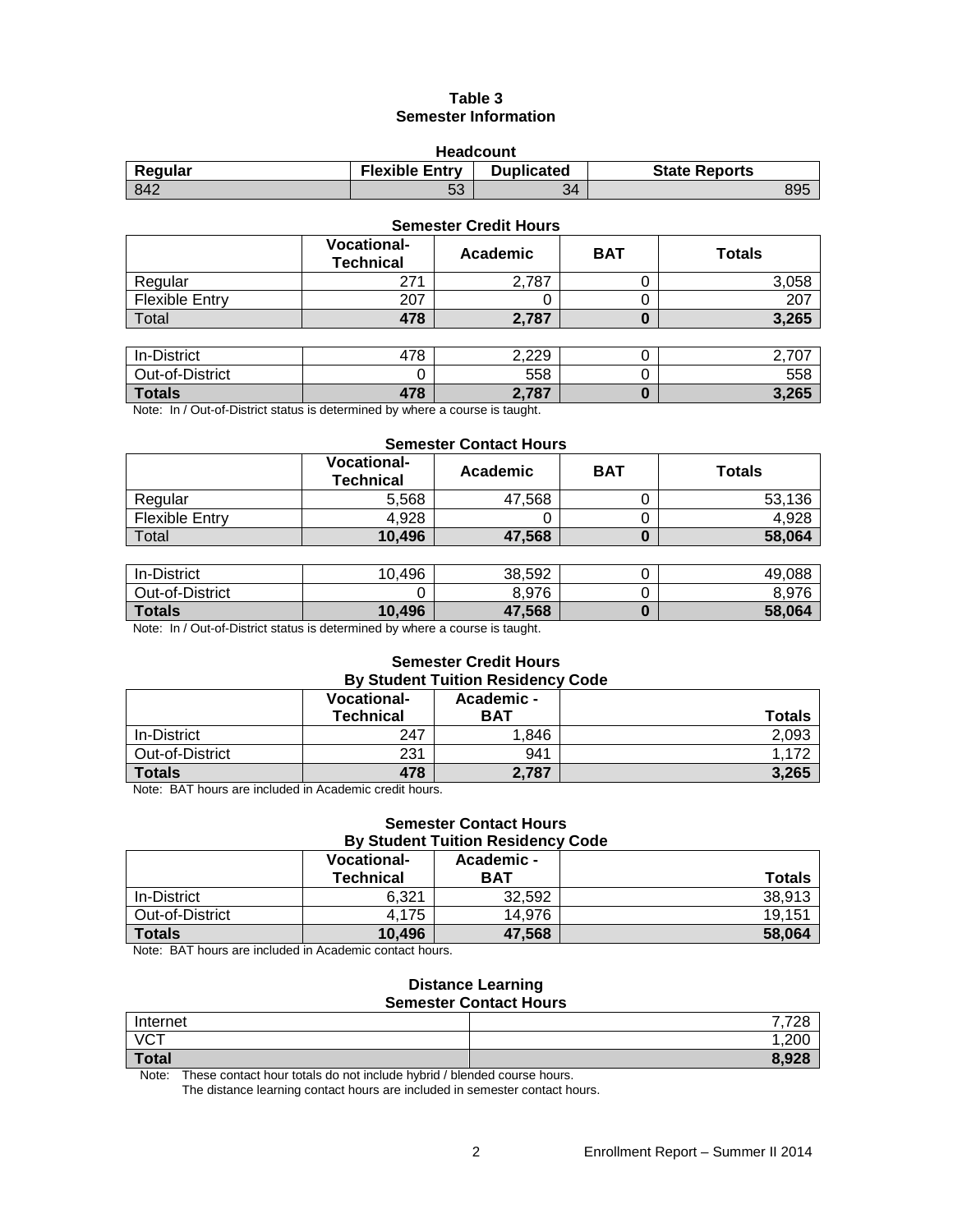#### **Table 3 Semester Information Contact hours** *NOT* **funded**

| Developmental Hours               |     |
|-----------------------------------|-----|
| Academic Hours (Three-peat rule)  | 192 |
| Technical Hours (Three-peat rule) |     |
| $\tau$ <sub>otal</sub>            | 192 |

| <b>Enrollment by Level / Classification</b> |      |               |       |        |
|---------------------------------------------|------|---------------|-------|--------|
|                                             | Male | <b>Female</b> | Total | %      |
| Freshman: First Yr (less than 24 hours)     | 203  | 211           | 414   | 49.2%  |
| Sophomore: Second Yr (24-59 hours)          | 151  | 175           | 326   | 38.7%  |
| Unclassified (60 or more hours)             | 41   | 61            | 102   | 12.1%  |
| Total                                       | 395  | 447           | 842   | 100.0% |

**Table 4**

## **Table 5**

### **Basis for Admissions for Student Body**

|                             | No. | %      |
|-----------------------------|-----|--------|
| <b>High School Graduate</b> | 88  | 10.5%  |
| Individual Approval         | 329 | 39.1%  |
| G.E.D.                      | 20  | 2.4%   |
| <b>Former Student</b>       | 313 | 37.2%  |
| <b>College Transfer</b>     | 92  | 10.9%  |
| <b>Total</b>                | 842 | 100.0% |

## **Table 6 Student Intention Why Students Attend Brazosport College**

|                                  | No. | $\%$   |
|----------------------------------|-----|--------|
| Earn an Associate's Degree       | 545 | 64.7%  |
| Earn a Certificate               | 102 | 12.1%  |
| <b>Earn Credits for Transfer</b> | 153 | 18.2%  |
| Job Skills                       |     | 0.1%   |
| <b>Personal Enrichment</b>       | ◠   | 0.2%   |
| Did Not Respond                  | 39  | 4.6%   |
| Earn a BAT Degree                |     | 0.0%   |
| Total                            | 842 | 100.0% |

#### **Table 7 First Time in College Enrollment**

| <u>rast rang ar oonced Enromnont</u> |     |          |  |  |
|--------------------------------------|-----|----------|--|--|
|                                      | No. | %        |  |  |
| Male                                 | 42  | 55.3%    |  |  |
| Female                               | 34  | 7%<br>44 |  |  |
| Total                                | 76  | 100.0%   |  |  |

Note: FTIC excludes transfer students.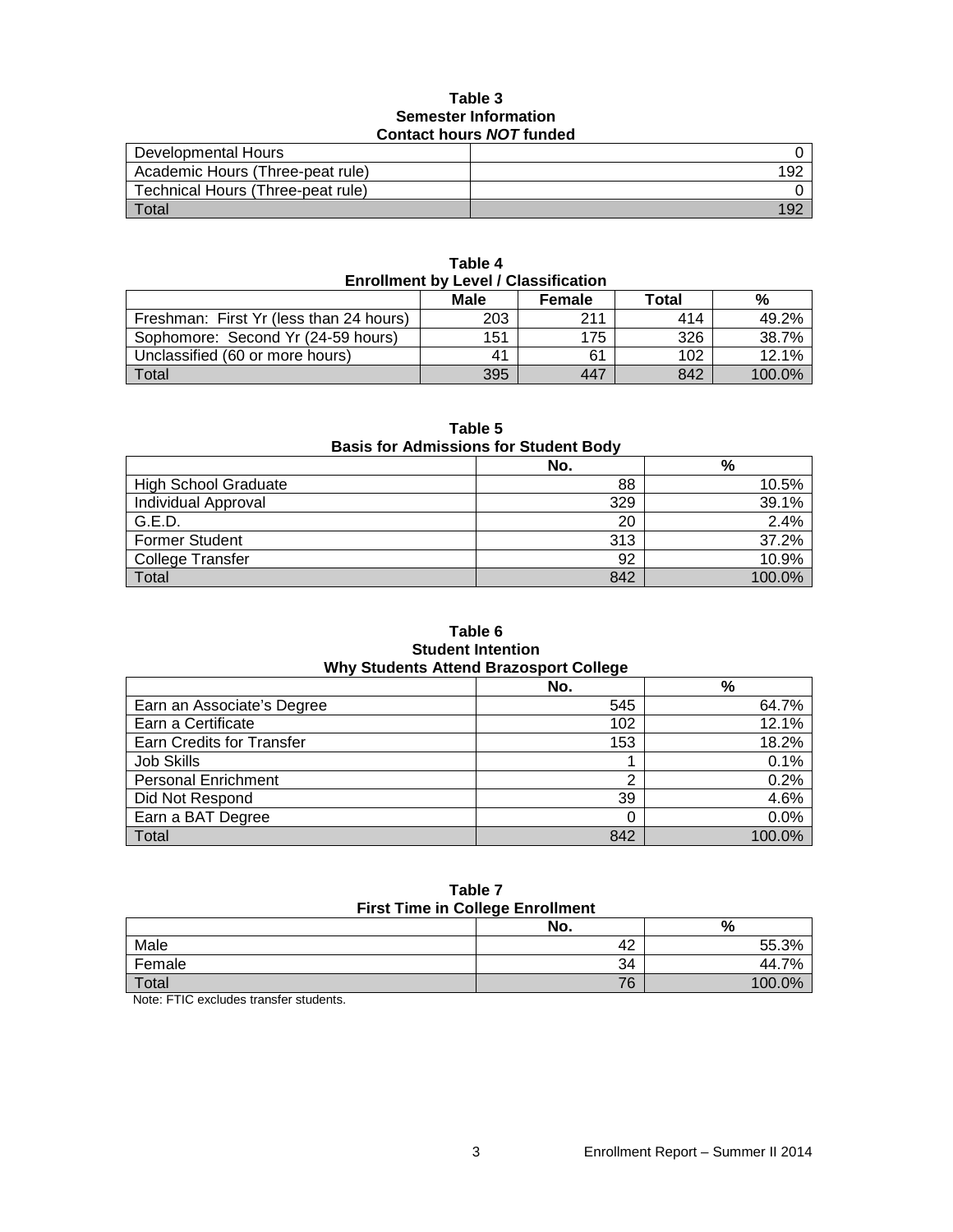## **Table 8A Student Residence Classification**

|                 | No. | %      |  |  |
|-----------------|-----|--------|--|--|
| In-District     | 572 | 67.9%  |  |  |
| Out-of-District | 266 | 31.6%  |  |  |
| Out-of-State    | ີ   | 0.4%   |  |  |
| Foreign         |     | 0.1%   |  |  |
| Total           | 842 | 100.0% |  |  |

### **Table 8B Student Residence**

| <b>City</b>            | No. | $\%$   |
|------------------------|-----|--------|
| Angleton               | 116 | 13.8%  |
| <b>Brazoria</b>        | 51  | 6.1%   |
| Clute                  | 119 | 14.1%  |
| Danbury                | 4   | 0.5%   |
| Freeport               | 87  | 10.3%  |
| Lake Jackson           | 368 | 43.7%  |
| Sweeny                 | 28  | 3.3%   |
| West Columbia          | 18  | 2.1%   |
| <b>Other Residence</b> | 51  | 6.1%   |
| <b>Total Students</b>  | 842 | 100.0% |

**Table 8C Summary of Students by Residence**

| <b>Residence</b>        | No. | %      |
|-------------------------|-----|--------|
| <b>Austin County</b>    | 1   | .12%   |
| <b>Bexar County</b>     | 1   | .12%   |
| <b>Brazoria County</b>  | 811 | 96.32% |
| <b>Brazos County</b>    | 2   | .24%   |
| <b>Erath County</b>     | 1   | .12%   |
| Fort Bend County        | 2   | .24%   |
| <b>Galveston County</b> | 5   | .59%   |
| <b>Hardin County</b>    |     | .12%   |
| <b>Harris County</b>    | 2   | .24%   |

| <u>odininal y of otagonto by roofaonoo</u> |        |                       |     |               |
|--------------------------------------------|--------|-----------------------|-----|---------------|
| No.                                        | %      | <b>Residence</b>      | No. | $\frac{9}{6}$ |
|                                            | .12%   | <b>Hidalgo County</b> | 2   | .24%          |
|                                            | .12%   | <b>Madison County</b> |     | .12%          |
| 811                                        | 96.32% | Matagorda County      | 8   | .95%          |
| 2                                          | .24%   | <b>Wharton County</b> |     | .12%          |
|                                            | .12%   |                       |     |               |
| 2                                          | .24%   | California            |     | .12%          |
| 5                                          | .59%   | Indiana               |     | .12%          |
|                                            | .12%   | Louisiana             |     | .12%          |
| 2                                          | .24%   | Monaco                |     | .12%          |
|                                            |        | <b>Total</b>          | 842 | 100.00%       |
|                                            |        |                       |     |               |

Includes students that pay C & D coded tuition.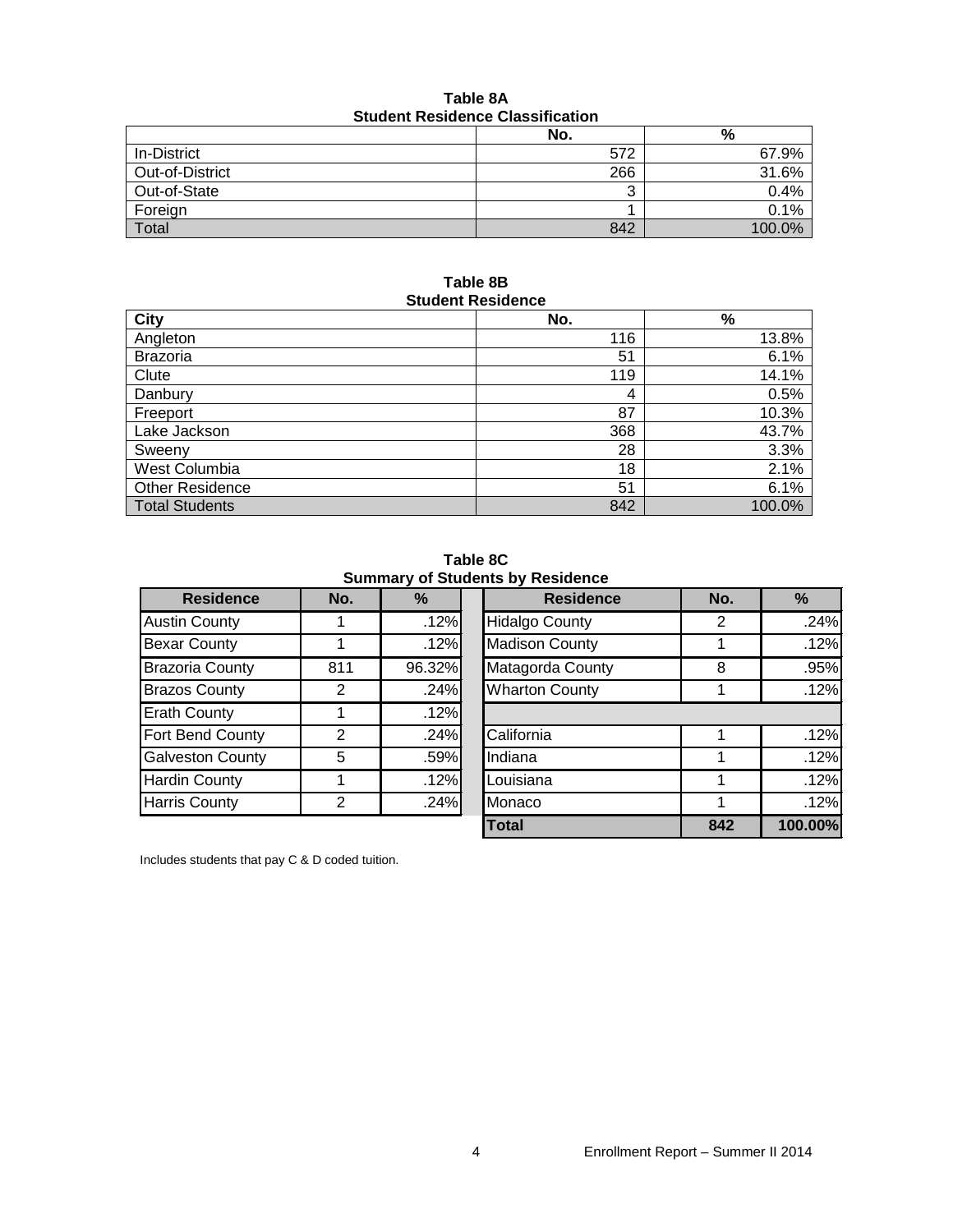| <b>HIGH SCHOOL Attended</b>        |     |        |  |
|------------------------------------|-----|--------|--|
| <b>School</b>                      | No. | %      |  |
| Angleton                           | 118 | 14.0%  |  |
| <b>Brazosport</b>                  | 66  | 7.8%   |  |
| <b>Brazosport Christian School</b> | 11  | 1.3%   |  |
| <b>Brazoswood</b>                  | 392 | 46.6%  |  |
| Columbia                           | 58  | 6.9%   |  |
| Danbury                            | 4   | 0.5%   |  |
| Sweenv                             | 35  | 4.2%   |  |
| <b>Other Schools</b>               | 103 | 12.2%  |  |
| No School Assigned                 | 55  | 6.5%   |  |
| <b>Total Students</b>              | 842 | 100.0% |  |

**Table 9 High School Attended**

**Table 10**

| <b>Ethnic Groups</b>             |     |        |
|----------------------------------|-----|--------|
| Race                             | No. | %      |
| White                            | 478 | 56.8%  |
| <b>Black</b>                     | 48  | 5.7%   |
| Hispanic                         | 290 | 34.4.% |
| Asian                            | 23  | 2.7%   |
| American Indian / Alaskan Native | 3   | 0.4%   |
| Non-Resident Alien               | 0   | 0.0%   |
| Native Hawaiian / Other Pacific  | 0   | 0.0%   |
| Islander                         |     |        |
| Total                            | 842 | 100.0% |

## **Table 11**

| <b>Age Distribution of BC Students</b> |     |        |  |  |  |
|----------------------------------------|-----|--------|--|--|--|
| Age                                    | No. | $\%$   |  |  |  |
| Under 18                               | 298 | 35.4%  |  |  |  |
| 18-21                                  | 300 | 35.6%  |  |  |  |
| 22-25                                  | 88  | 10.5%  |  |  |  |
| 26-29                                  | 57  | 6.8%   |  |  |  |
| 30-37                                  | 61  | 7.2%   |  |  |  |
| 38 and above                           | 38  | 4.5%   |  |  |  |
| Total                                  | 842 | 100.0% |  |  |  |
| Average Age<br>$= 21.4$                |     |        |  |  |  |

Median Age  $= 19.0$ 

#### **Table 12 New / Former Students**

| 195W/101116131445113   |     |        |  |  |  |
|------------------------|-----|--------|--|--|--|
|                        | No. | %      |  |  |  |
| <b>Former Students</b> | 749 | 89.0%  |  |  |  |
| New Students*          | 93  | 11.0%  |  |  |  |
| Total                  | 842 | 100 0% |  |  |  |

Note: \*Indicates students new to Brazosport College--includes transfer students.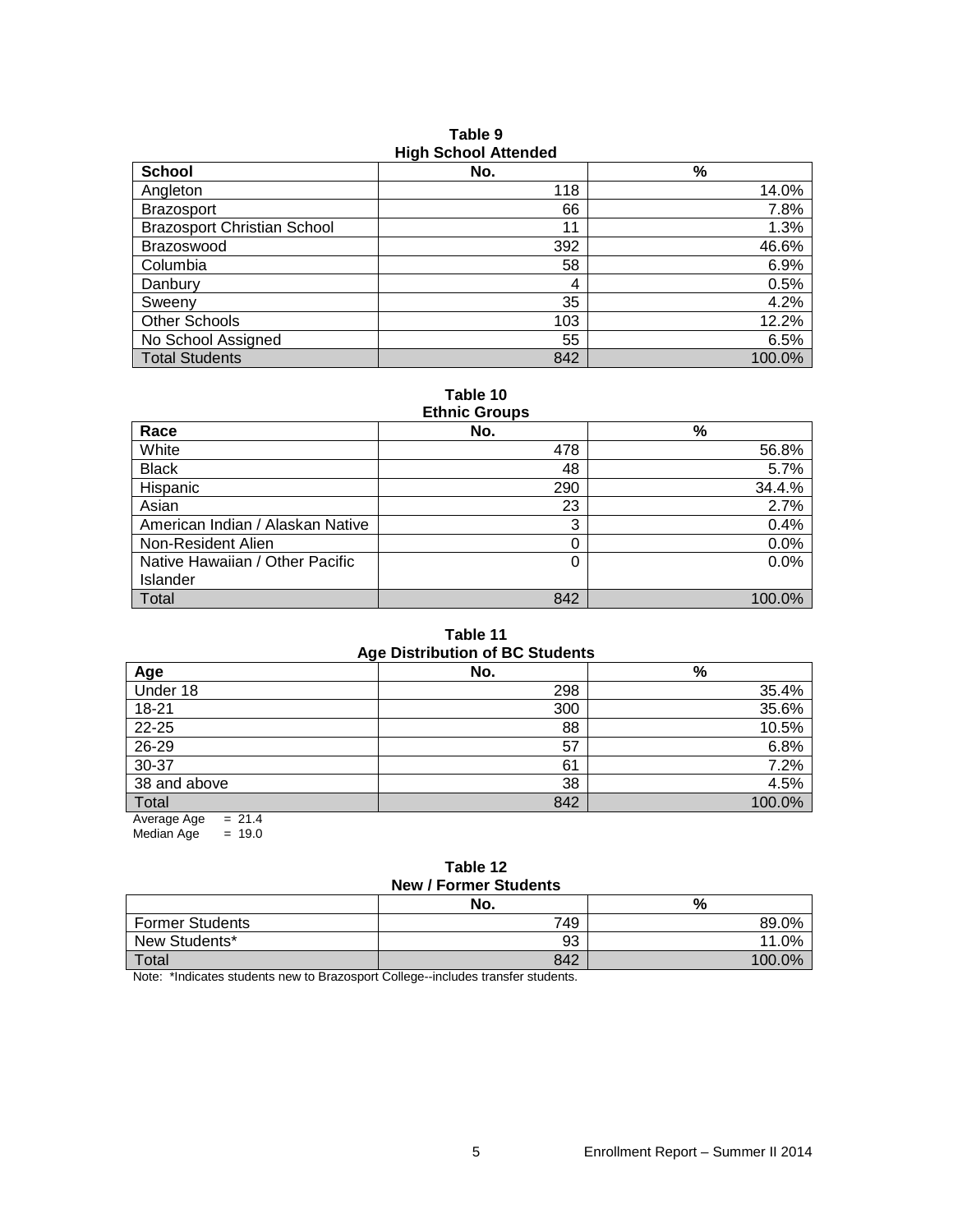## **Table 13 First Generation Students**

|                                 | No. | %      |  |  |  |
|---------------------------------|-----|--------|--|--|--|
| <b>First Generation Student</b> | 377 | 44.8%  |  |  |  |
| Not First Generation Student    | 250 | 29.7%  |  |  |  |
| No response in mother's or      | 215 | 25.5%  |  |  |  |
| father's education level        |     |        |  |  |  |
| Total                           | 842 | 100.0% |  |  |  |

Note: First generation students include only new students.

A first generation student is defined by both parents' education level below a Baccalaureate Degree.

## **Table 14 Majors by Full / Part-Time**

#### **Academic**

|       | No. | %      |
|-------|-----|--------|
| Full  | 118 | 19.2%  |
| Part  | 497 | 80.8%  |
| Total | 615 | 100.0% |

#### **Vocational - Technical**

|       | No. | %           |
|-------|-----|-------------|
| Full  | 30  | .4%<br>14.4 |
| Part  | 178 | 85.6%       |
| Total | 208 | 100.0%      |

#### **Undecided – Academic**

|       | No. | $\Omega$<br>70 |
|-------|-----|----------------|
| Full  |     | 0.0%           |
| Part  |     | 0.0%           |
| Total |     | 100.0%         |

## **Bachelor's in Applied Technology**

|                    | No.                      | %      |
|--------------------|--------------------------|--------|
| Full               |                          | 10.5%  |
| Part               | $\overline{\phantom{a}}$ | 89.5%  |
| Total              | 19                       | 100.0% |
| <b>Grand Total</b> | 842                      | 100.0% |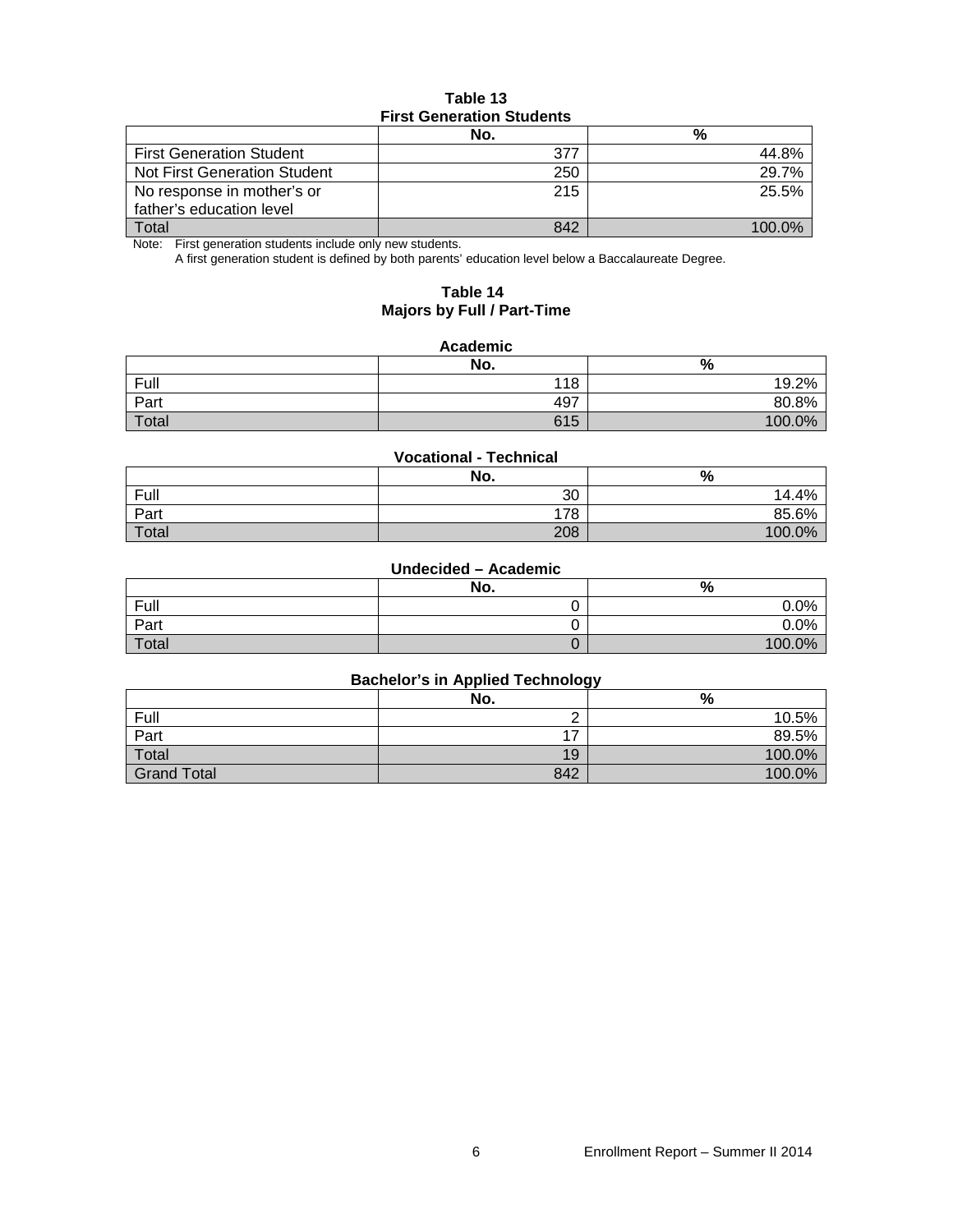## **Table 15A Enrollment by Department**

|              | <b>Total</b><br><b>Students</b> | <b>Semester</b><br><b>Hours</b> | <b>Contact</b><br><b>Hours</b><br>Lec/Lab | Co-op    | <b>Practicum</b> | <b>FTSE</b> |
|--------------|---------------------------------|---------------------------------|-------------------------------------------|----------|------------------|-------------|
| <b>AUMT</b>  | 20                              | 30 <sub>0</sub>                 | 960                                       |          |                  | 6.00        |
| <b>CNBT</b>  | 28                              | 42                              | 896                                       |          |                  | 8.40        |
| <b>CTEC</b>  | 21                              | 42                              | 672                                       |          |                  | 8.40        |
| <b>DFTG</b>  | 16                              | 24                              | 512                                       |          |                  | 4.80        |
| <b>EMSP</b>  |                                 | 3                               | 288                                       |          |                  | 0.60        |
| <b>INTC</b>  | 50                              | 100                             | 1,824                                     |          |                  | 20.00       |
| <b>MCHN</b>  | 24                              | 36                              | 768                                       |          |                  | 7.20        |
| PFPB         | 26                              | 39                              | 832                                       |          |                  | 7.80        |
| <b>PTAC</b>  | 60                              | 120                             | 3,072                                     |          |                  | 24.00       |
| <b>RNSG</b>  | 21                              | 42                              | 672                                       |          |                  | 8.40        |
| <b>Total</b> | 267                             | 478                             | 10,496                                    | $\bf{0}$ | Ω                |             |

## **Technical Programs**

Note: Enrollment may be duplicated.

FTSE = summer semester hours divided by 5.

## **Table 15B Enrollment by Department**

## **Academic Programs**

|                    | <b>Total</b>    | <b>Semester</b> | <b>Contact</b><br><b>Hours</b> |           |                  |             |
|--------------------|-----------------|-----------------|--------------------------------|-----------|------------------|-------------|
|                    | <b>Students</b> | <b>Hours</b>    | Lec/Lab                        | Co-op     | <b>Practicum</b> | <b>FTSE</b> |
| <b>ACCT</b>        | 30              | 60              | 960                            |           |                  | 12.00       |
| <b>ARTS</b>        | 30              | 90              | 1,440                          |           |                  | 18.00       |
| <b>BIOL</b>        | 104             | 208             | 4,992                          |           |                  | 41.60       |
| <b>CHEM</b>        | 12              | 24              | 576                            |           |                  | 4.80        |
| <b>DRAM</b>        | 10              | 10              | 640                            |           |                  | 2.00        |
| <b>ECON</b>        | 25              | 75              | 1,200                          |           |                  | 15.00       |
| <b>ENGL</b>        | 185             | 539             | 8,752                          |           |                  | 107.80      |
| <b>GOVT</b>        | 98              | 294             | 4,704                          |           |                  | 58.80       |
| <b>HIST</b>        | 95              | 285             | 4,560                          |           |                  | 57.00       |
| <b>MATH</b>        | 94              | 240             | 4,176                          |           |                  | 48.00       |
| <b>MUSI</b>        | 9               | 27              | 432                            |           |                  | 5.40        |
| <b>PSYC</b>        | 174             | 522             | 8,352                          |           |                  | 104.40      |
| <b>SPAN</b>        | 23              | 53              | 976                            |           |                  | 10.60       |
| <b>SPCH</b>        | 92              | 276             | 4,416                          |           |                  | 55.20       |
| <b>Total</b>       | 981             | 2,703           | 46,176                         | $\bf{0}$  | $\mathbf{0}$     |             |
| <b>Grand Total</b> | 1,248           | 3,181           | 56,672                         | $\pmb{0}$ | $\mathbf{0}$     |             |

Note: Enrollment may be duplicated.

FTSE = summer semester hours divided by 5.